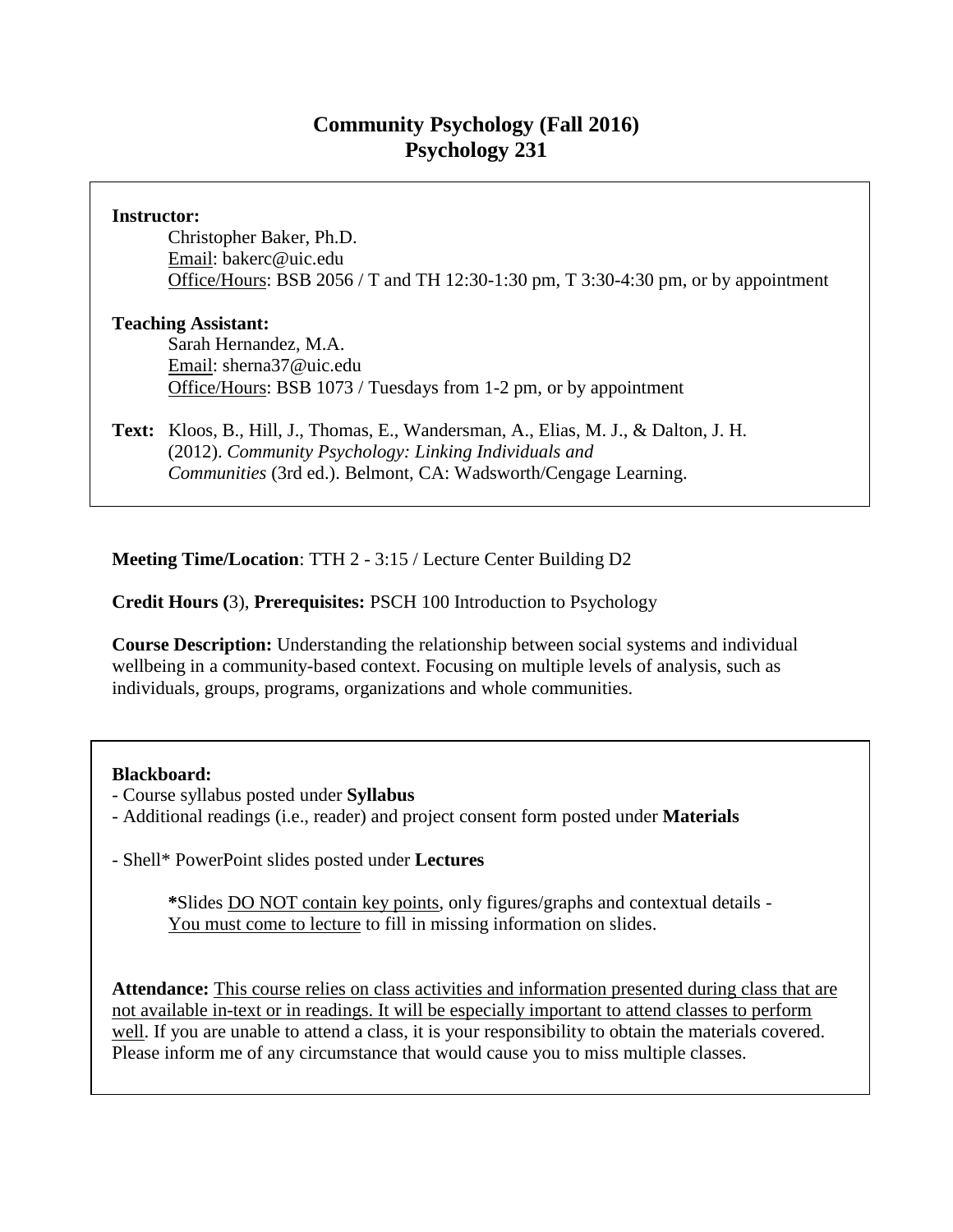**Disability Services:** If you require accommodations for a disability, please contact the Disability Resource Center for an appointment to discuss your needs and the process for requesting accommodations. Since accommodations may require early planning, please contact DRC as soon as possible:

Website: http://drc.uic.edu (312) 413-2183 Voice (312) 413-7781 FAX DRC Staff Members contact information is available on the Meet the DRC Staff Page (http://drc.uic.edu/meet-the-drc-staff)

### **Please let me know if there is anything I can do to be helpful!**

**Academic Dishonesty:** Students will be held to the University's standards on academic dishonesty as described in the following Student Code of Conduct: http://dos.uic.edu/docs/Student%20Disciplinary%20Policy.pdf

**EVALUATION: Overview**

| <b>Type</b>                 | <b>Points</b> | % Course Grade |
|-----------------------------|---------------|----------------|
| <b>In-Class Activities:</b> | 10 pts        | 5%             |
| <b>Section 1 exam:</b>      | 40 pts        | 20%            |
| <b>Section 2 exam:</b>      | 40 pts        | 20%            |
| <b>Final exam:</b>          | 30 pts        | 15%            |
| <b>Research Paper:</b>      | 40 pts        | 20%            |
| <b>Interview Project:</b>   | 40 pts        | 20%            |
|                             | $200$ pts     | 100%           |

**Extra Credit: (1) Creative Project. (2) Extra credit opportunities will be available in-class. The more you attend class, the more likely you will be there for an extra credit opportunity.**

**Makeup Policy: Makeup exams are all-essay format and are substantially more difficult than scheduled exams. It is to your benefit to attend all scheduled exams.**

**Religious/Cultural Holidays: I respect and accommodate all religious/cultural holidays. If an exam conflicts with a holiday, you will not be asked to take the makeup version. However, you must give advanced notice so that accommodations can be made.**

**Curve: Grades will be scaled when appropriate. Otherwise, grades will be based on the standard 90/80/70/60 scale.**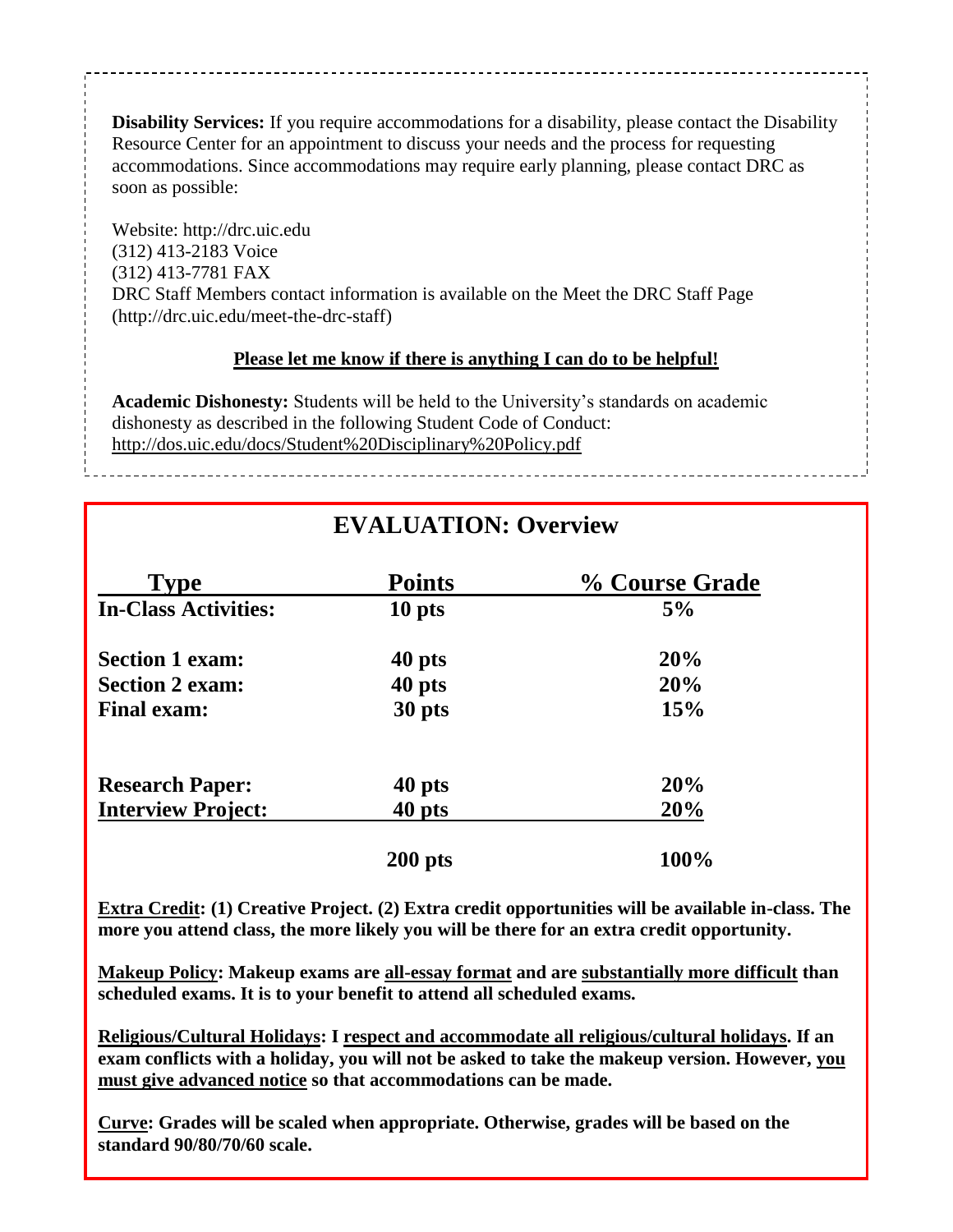## **Course Outline: 8/23/2016-12/07/2016 \* Outline subject to change with advanced notice**

-- *week 1--*

**August 23:** Course Overview `

**August 25:** Introduction to Community Psychology Reader: Shinn (2009): Ending Homelessness for Families

**--** *week 2--*

**August 30:** Levels of Analysis, Core Values Text: *Chapter 1*

**September 1: In-Class Activity 1** Text: *Chapter 1*

**\*September 2, Last day to complete late registration; last day to add a course(s) or make section changes; last day to drop individual courses via Student Self-Service without receiving W (Withdrawn) grade on academic record. Last day to submit Withdraw from Term request via Student Self-Service and receive 100% cancellation of tuition and fees.**

**--** *week 3--*

**September 6:** Student Veterans & Past Student Groups Reader: Rosenhan (1973): On Being Sane in Insane Places

**September 8:** Aims of Research Text: *Chapter 3* Reader: Oser et al. (2014): School and Community Wellness

**--** *week 4--*

**September 13: In-Class Activity 2** Text: *Chapter 3*

**September 15: Speaker: Any Positive Change**

**--** *week 5--*

**September 20:** Methods Text: *Chapter 4*

**September 22:** Methods Text: *Chapter 4*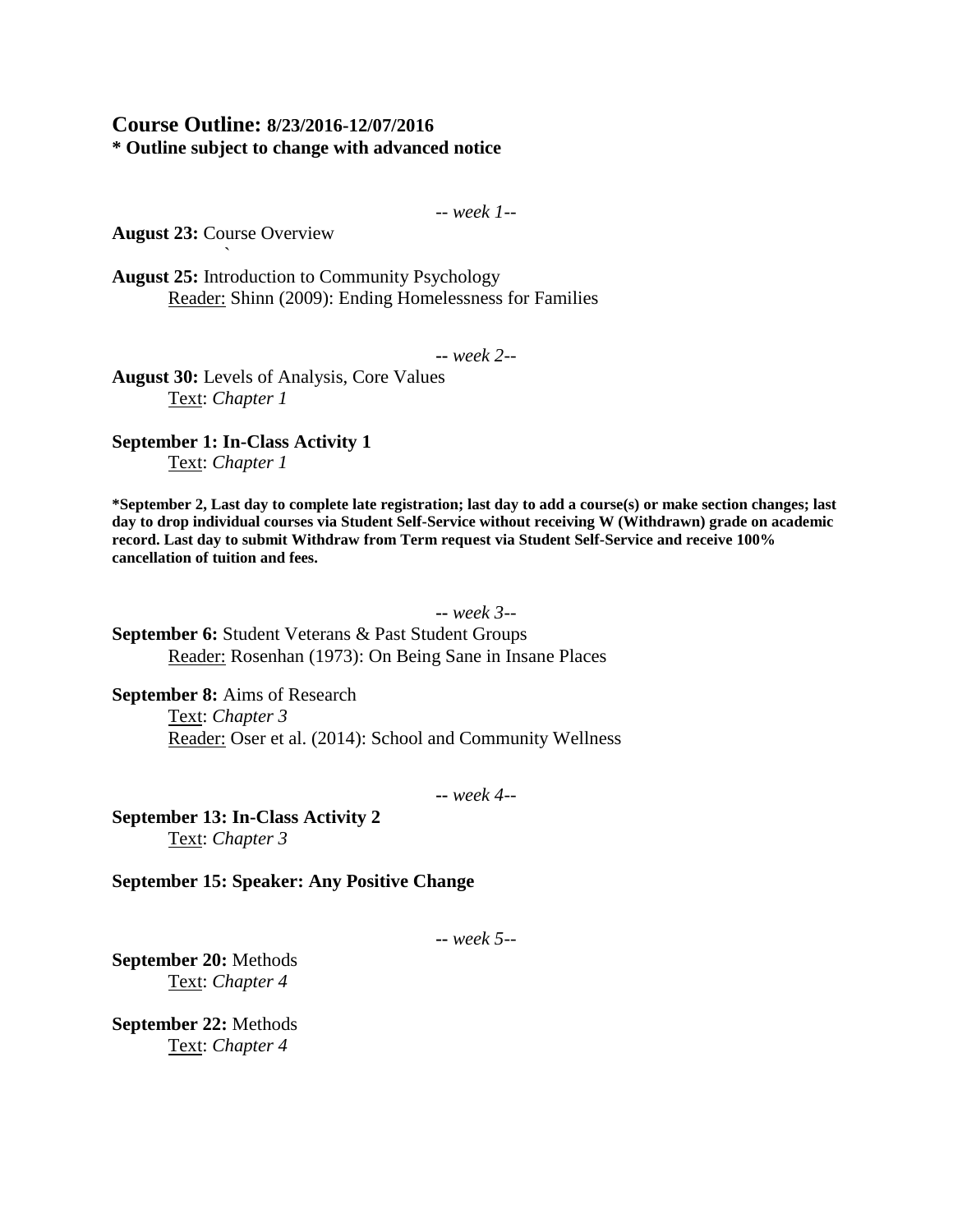#### **September 27: In-Class Activity 3**

**September 29:** Communities: Social Capital Text: *Chapter 6*

**--** *week 7--*

**October 4:** Ecology, Environmental Psychology Text: *Chapter 5*

**October 6: Speaker: Lead in the Water** Text: *Chapter 5*

#### **--** *Week 8--*

#### **October 11: EXAM 1**

**October 13: In-Class Activity 4 Research Paper Due**

**--** *week 9--*

**October 18:** Empowerment

Text: *Chapter 11*

Reader: Dewettinck and Ameijde (2011): Leadership Empowerment and Employee Attitudes

**October 20:** Citizen Participation Text: *Chapter 11*

**--** *week 10--*

**October 25:** Community and Social Change Text: *Chapter 12* Reader: Alinsky (1971) Rules for Radicals - Tactics

**October 27: In-Class Activity 5** Text: *Chapter 12*

**\*October 28, Last day for undergraduate students to use optional late drop in college office and receive grade of W on academic record.**

**--** *Week 11--*

**November 1: Diversity** Text: *Chapter 7*

**November 3: Speaker: Diverse City**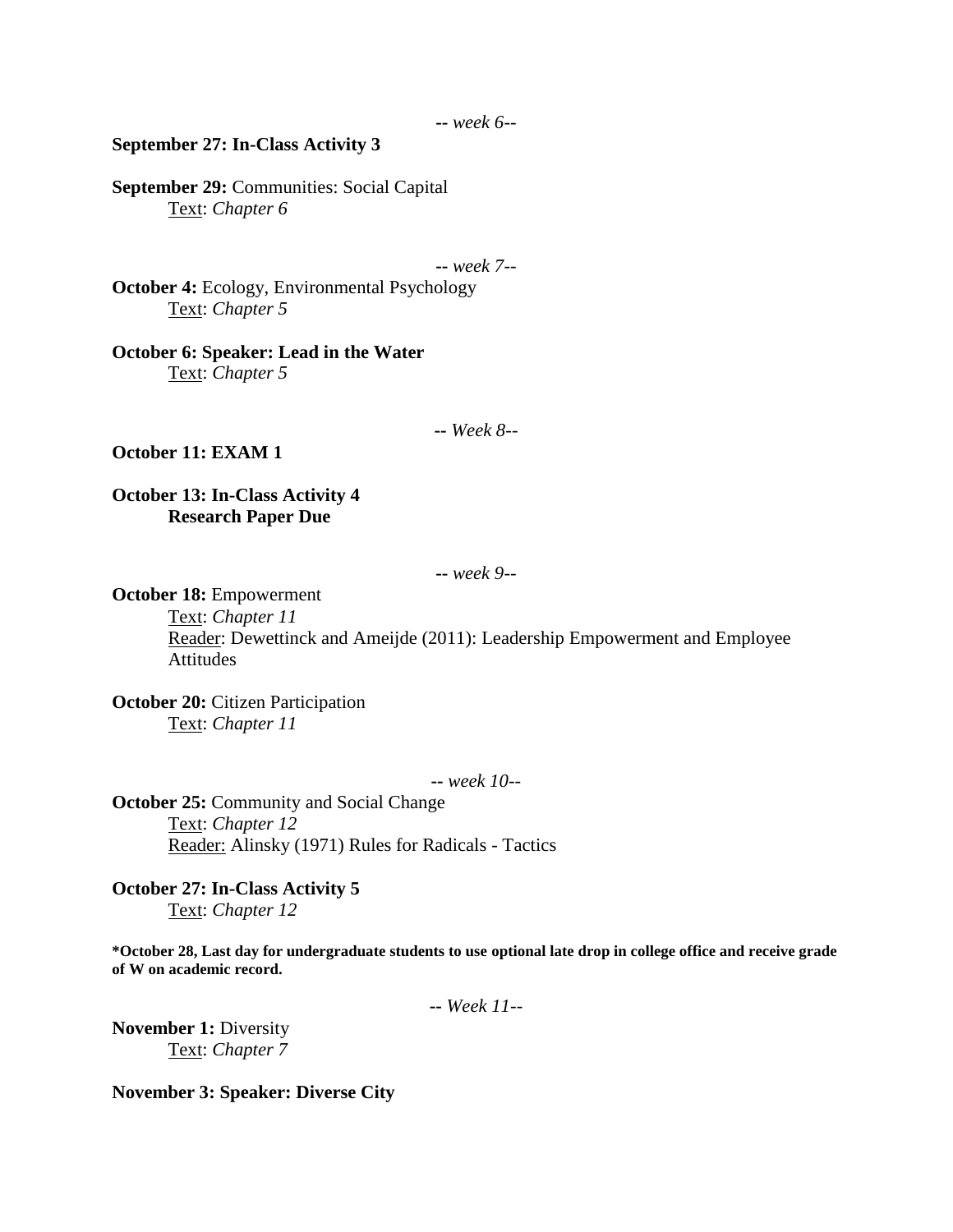**--** *Week 12--*

**November 8: Election Day: GO VOTE**

**November 10:** Flex Day **Interview Project Due**

**--** *Week 13--*

**November 15:** Prevention and Promotion Text: *Chapter 9*

**November 17:** Community Nutrition

**--** *Week 14--*

**November 22: EXAM 2**

**November 24: Thanksgiving**

**--** *Week 15--*

**November 29: Group Presentations**

**December 1: Creative Projects Due**

**--** *Week 16--*

Final Exam Week **Wednesday December 7, 3:30 pm -5:30 pm: Final Exam**

# **EXTRA CREDIT: Creative Project**

**The purpose of this project is to give students an opportunity to demonstrate substantial knowledge of a course topic through creative means. Students may be awarded up to 10 points extra credit. Students will be judged on the degree to which they demonstrate knowledge of a topic (up to 5 points) and their creativity in demonstrating this knowledge (up to 5 points). Group projects (up to 5 students) are allowed only for those doing performance-based activities; these should not exceed 5 minutes. Individual projects can be submitted in-class and do not have to be performed.**

**NOTE: All creative projects are due by class time. No exceptions.**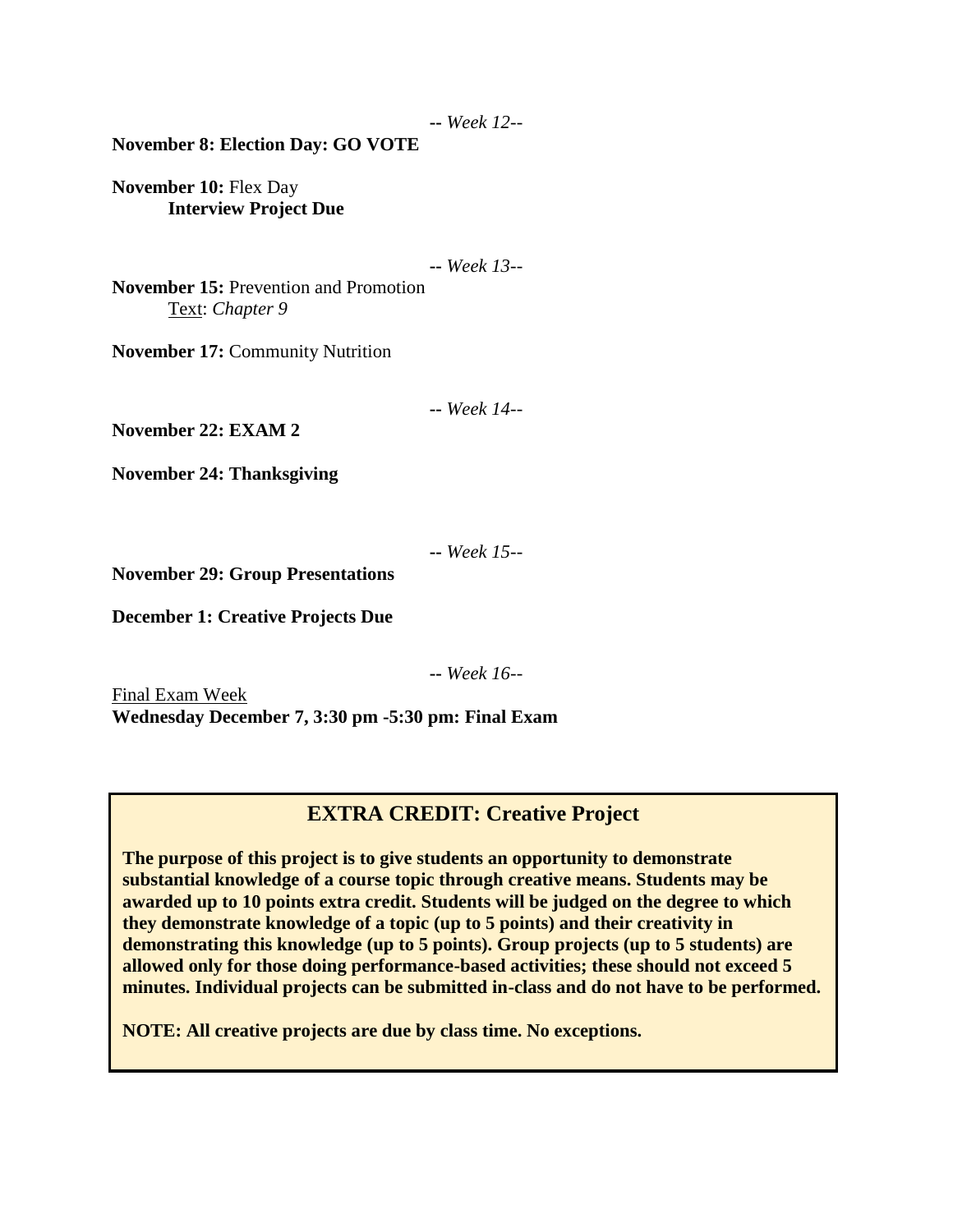# **Research Paper: Due October 13**

# FORMAT: 3 Pages, Double Spaced, 12 pt font, 1 inch margins.

SUBMISSION: Papers should be submitted through Safe Assign on Blackboard.

# TOPIC & GRADING: **Identify a community organization in Chicago (or surrounding suburbs) that is currently working to effect social change.**

**10 pts:** Describe the (1) social problem this group is attempting to remedy, (2) the effect of this problem on individual and community wellbeing and (3) what this group is doing to remedy this problem.

**10 pts:** Discuss 3 levels of analysis contributing to this social problem.

**10 pts:** Discuss how the following 3 concepts of community psychology relate to this organization's work:

- (1) Prevention over treatment
- (2) Collective wellness as a way to increase individual wellness
- (3) Empowering citizens to participate

**5 pts**: Offer a critique and propose a solution to improving the success of this intervention. (**NOTE:** every organization can improve. You must offer some thoughtful critique beyond increasing money and resources.)

**5 pts:** Overall quality of writing.

**This paper is 20% of your final grade, thus it should be of professional college-level quality. This paper is short. The goal is to say as much as you can with as few words as possible. This is an important skill to master and it applies to almost every professional context.** 

**-3 pts**: Each significant spelling/grammatical error.

**-5 pts:** Submitting paper over 3 pages or more than a few lines under 3 pages.

**-5 pts**: Each instance of failing to follow other format requirements or assignment instructions.